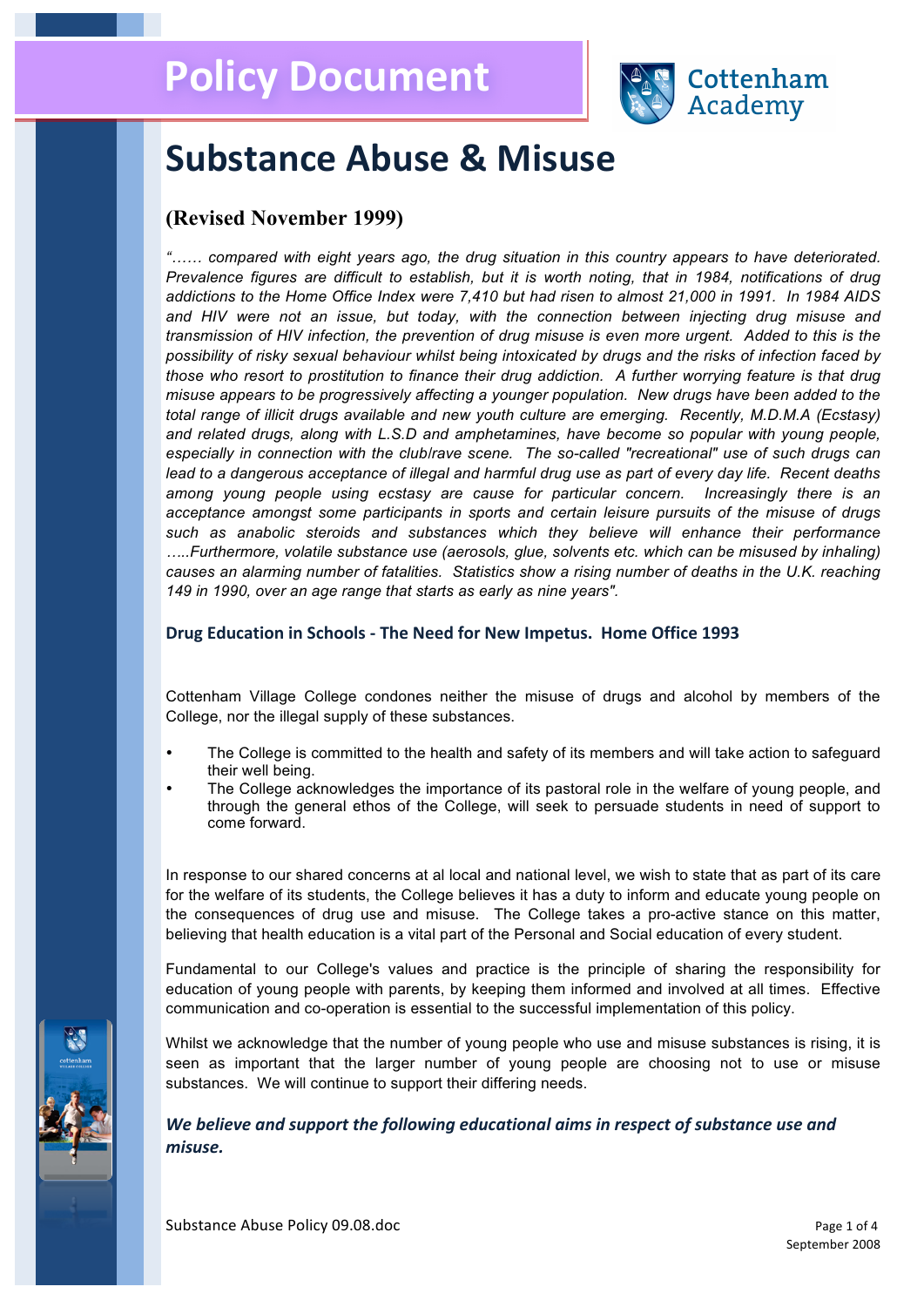# **Policy Document**



- **To enable students to make healthy, informed choices by increasing knowledge, challenging attitudes and developing and practising skills.**
- To provide accurate information about substances.
- To increase understanding about the implications and possible consequences of use and misuse.
- To encourage an understanding for those experiencing or likely to experience substance use.
- To widen understanding about related health and social issues e.g. sex and sexuality, crime, HIV and AIDS.
- To seek to minimise the risks that users and potential users face.
- To enable young people to identify sources of appropriate personal support.

These aims are fulfilled through aspects of the students' experienced in the taught curriculum, the informal curriculum and through opportunities for extra-curricular activities. We deliver in the taught curriculum mainly through Personal and Social Education Days, Science and English areas, but other opportunities to reinforce learning will occur in other parts of the teaching programme. The College actively co-operated with other agencies such as Police, Social Services, L.E.A and Health and Drug Agencies to deliver its commitment to Drugs Education and to deal with incidents of substance use and misuse. Visitors who support the College will be informed of the values held within this policy.

## **The Role Of The Warden And Governing Body**

The Warden takes overall responsibility for the policy and its implementation, for liaison with the Governing Body, parents, L.E.A and appropriate outside agencies. As Substance Co-ordinator, he will have general responsibility for handling the daily implementation of this policy. The Warden will ensure that all staff dealing with substance issues are adequately supported and trained.

In instances involving substance misuse or supply on the premises and following discussion between staff members who know the student well, parents will be informed at the earliest opportunity by the Warden. The College and the parents can then work together to support the young person involved.

If a young person admits to using or supplying substances off the premises, the teacher's discretion will be involved, but informing the Warden would be appropriate action. The Warden will then inform the parents.

There is no legal obligation to inform the Police, although they may be able to give relevant support and advice. However, a school cannot knowingly allow its premises to be used for the production or supply of any controlled drug, or the preparation or smoking of opium or cannabis. Where it is suspected that substances are continuing to be sold on the premises, details regarding those involved as well as much information as possible, will be passed to the Police Liaison Officer or the Community Affairs Department.

The Governing Body will be involved in substance education and substance related incidents in the same manner as any other matter concerning the direction of the College.

The College will consider each substance incident individually and recognises that a variety of responses will be necessary to deal with incidents. The College will consider very carefully, the implications of any action it may take. It seeks to balance the interests of the student involved, the other College members and the local community. Permanent exclusion is seen as a last resort as it may only transfer the problem.

Substance Abuse Policy 09.08.doc Page 2 of 4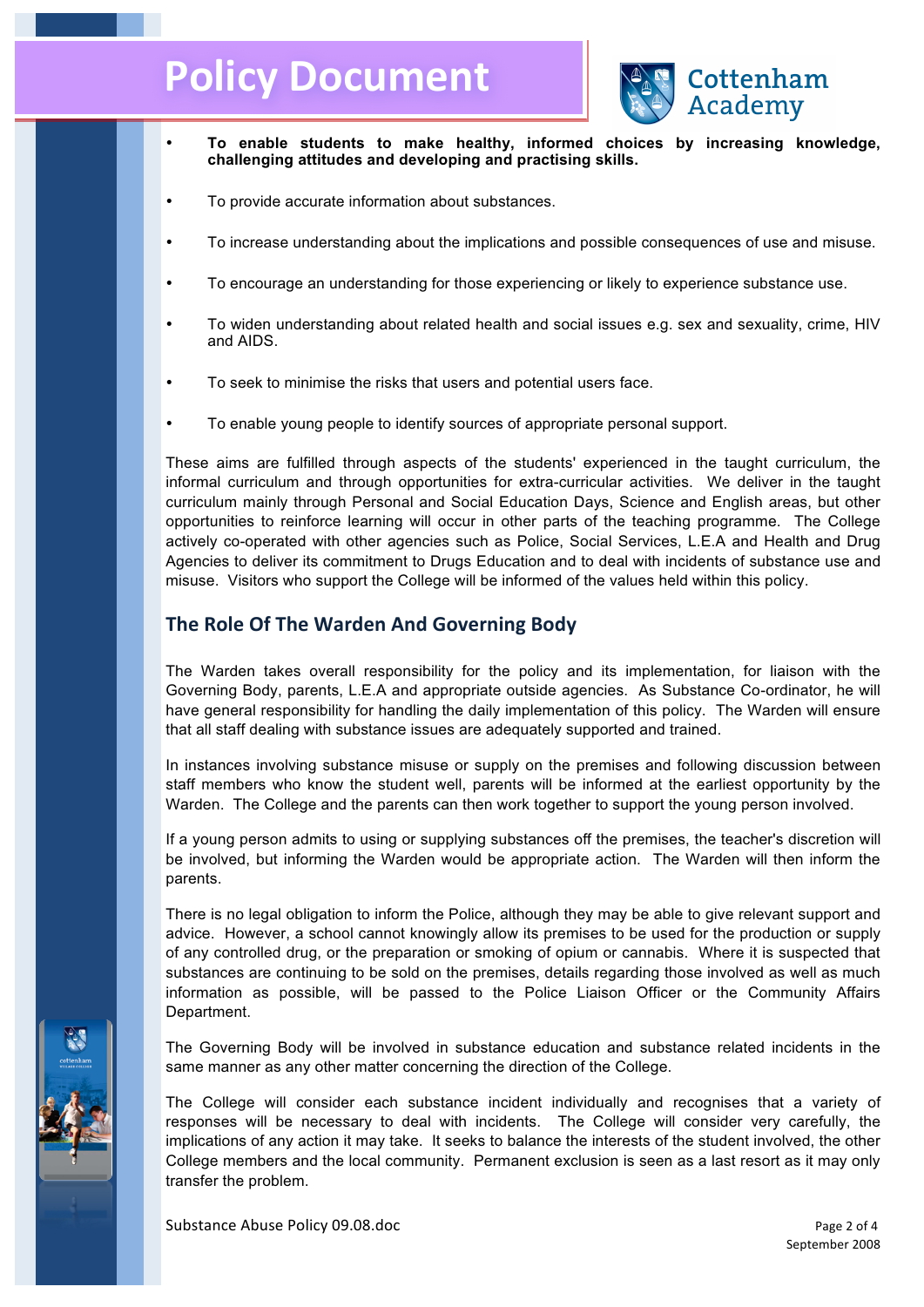

Regarding the welfare of staff, the College will follow the County Council Policy on Drug and Alcohol Misuse as part of its Health and Safety Policy, which is designed to reduce to a minimum the possible effects of substance misuse on the user, other employees and the environment.

The Warden will take responsibility for liaison with the media. As the issue of substance misuse is an emotive one, and is likely to generate interest from the local and national media, the College will take appropriate advice and guidance from the L.E.A Press Office and Legal Department to ensure that any reporting of incidents remains in the best interests of the young people, their families and the College. The L.E.A will be informed as soon as possible, via the L.E.A Adviser for Drugs Education, or the School Support Officer.

### **APPENDIX 1 - GUIDANCE FOR STAFF**

Where a young person discloses substance misuse on the premises, staff will inform the Warden and where appropriate, participate in the planning of subsequent action as described above. Where a young person discloses substance misuse off the premises, the staff member will use his or her discretion to decide on appropriate action, but will normally involve the Warden

Where staff discover substances which are suspected to be harmful, illegal or deserving of investigation, they should note the two circumstances in which substances may be removed from: either a **place** or a **person.**

#### **(a) Place**

If possible, remove the substance from where it was discovered in the presence of a witness. If this is not possible, do not leave the substance there while you enlist the support of a colleague or student as a witness. Continue with the procedure below.

#### **(b) Person**

When receiving or retrieving substances from a student do so, if possible, in the presence of a witness. In the absence of a witness do not put off receiving substances or, within bounds of your professional discretion, removing a suspicious substance from a student's possession.

## The following guidelines should be observed at all times:-

- (1) Remove the substance and record the time, place and circumstance when the substance came in to your possession.
- (2) Do not investigate the nature of the substance, but do record its approximate size and appearance.
- (3) When possible, have the recordings countersigned by a witness.
- (4) Take the substance immediately to the Warden. Do not keep the substance on your person or in a place of safekeeping. To do so may place you at risk.
- (5) In the presence of the Warden, place the substance in a suitable sealed container. The Warden, yourself and when possible, the witness, should sign and date the package. An official report should be completed, recording the time, date and circumstances of the findings.
- (6) The Warden can choose to arrange for the Police to remove the substance from the premises or may choose to dispose of it in an appropriate way.